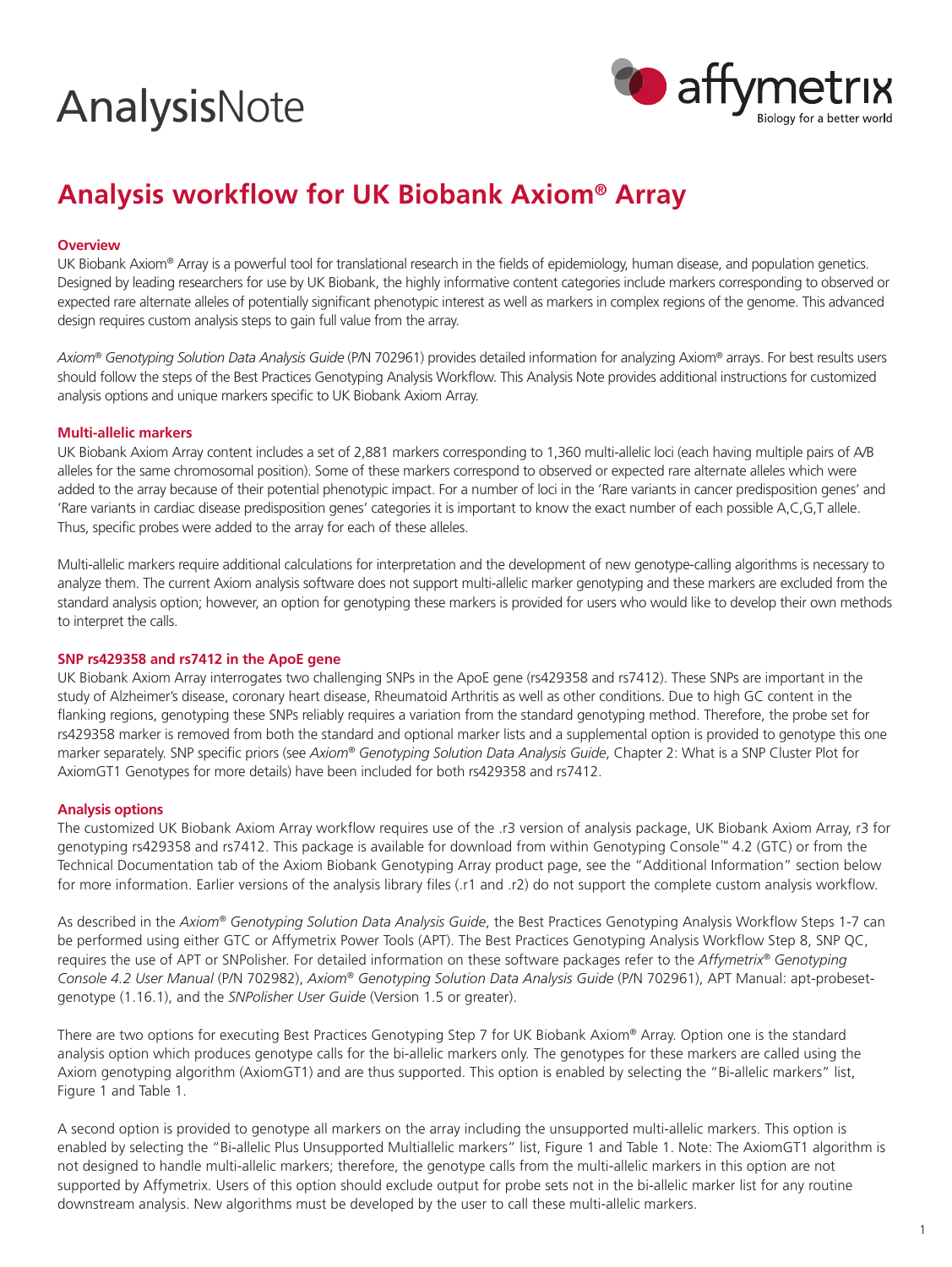A complete list of markers is included in the annotation file (Axiom\_UKB\_WCSG.na34.annot.db). The identity of probe sets associated with multi-allelic markers is also provided.

**Note:** There are 267 bi-allelic markers whose "best" probe set (selected by the SNPolisher Classification step) may change between the Bi-allelic markers and Bi-allelic Plus Unsupported Multiallelic markers options.

Complete instructions for executing the Best Practices Workflow are detailed in the *Axiom® Genotyping Solution Data Analysis Guide* (P/N 702961) for GTC (Chapter 7) and APT (Chapter 8). Genotyping fewer than 96 unique individuals requires the use of SNP specific priors; select the appropriate options in Table 1, section "LessThan96", when genotyping fewer than 96 unique samples. Select the appropriate options in Table 1, section "96orMore", when genotyping 96 or more unique samples.

**Figure 1. Genotyping Analysis Options in GTC. Analysis configuration options available for genotyping various marker lists in GTC. Marker lists are available for QC genotyping (Step1) and sample genotyping (Step2). Sample genotyping includes options for Bi-allelic markers only, Bi-allelic Plus Unsupported Multiallelic markers, and Supplemental Analysis (for genotyping rs429358).**

| <b>Perform Genotyping</b>                                                                                                                                                                                                                                                                                                                                                                                              |  |
|------------------------------------------------------------------------------------------------------------------------------------------------------------------------------------------------------------------------------------------------------------------------------------------------------------------------------------------------------------------------------------------------------------------------|--|
| <b>Select Analysis Configuration</b>                                                                                                                                                                                                                                                                                                                                                                                   |  |
| 96orMore_Step1_AxiomGT1                                                                                                                                                                                                                                                                                                                                                                                                |  |
| 96orMore Step1 AxiomGT1<br>96orMore_Step2_AxiomGT1: Bi-allelic markers<br>96orMore Step2 AxiomGT1: Bi-allelic Plus Unsupported Multiallelic markers<br>96orMore_Step2_AxiomGT1: Supplemental Analysis<br>LessThan96_Step1_AxiomGT1<br>LessThan96_Step2_AxiomGT1: Bi-allelic markers<br>LessThan96_Step2_AxiomGT1: Bi-allelic Plus Unsupported Multiallelic markers<br>LessThan96_Step2_AxiomGT1: Supplemental Analysis |  |

#### **Best Practices Genotyping Analysis Workflow for UK Biobank Axiom® Array**

The steps listed below can be applied to analysis performed in GTC or APT. Refer to the *Axiom® Genotyping Solution Data Analysis Guide* (P/N 702961); see Chapter 3: Best Practices Genotyping Analysis Workflow for a description of each step. An example workflow is provided in Figure 2. Table 1 lists the files used by each software package. Ensure the correct sample size option is also selected. There are no changes from the instructions provided in the *Axiom® Genotyping Solution Data Analysis Guide* (P/N 702961) for Steps 1 – 6.

- **Step 1:** Group samples plates into batches
- **Step 2:** Generate sample Dish QC (DQC) values
- **Step 3:** QC the samples based on DQC values. Genotyping is performed on passing samples.
- **Step 4:** Generate sample QC call rates (Step1.AxiomGT1), see Table 1 for file names.
- **Step 5:** QC samples based on QC call rate
- **Step 6:** QC the plates based on sample pass rate and average QC call rate of passing samples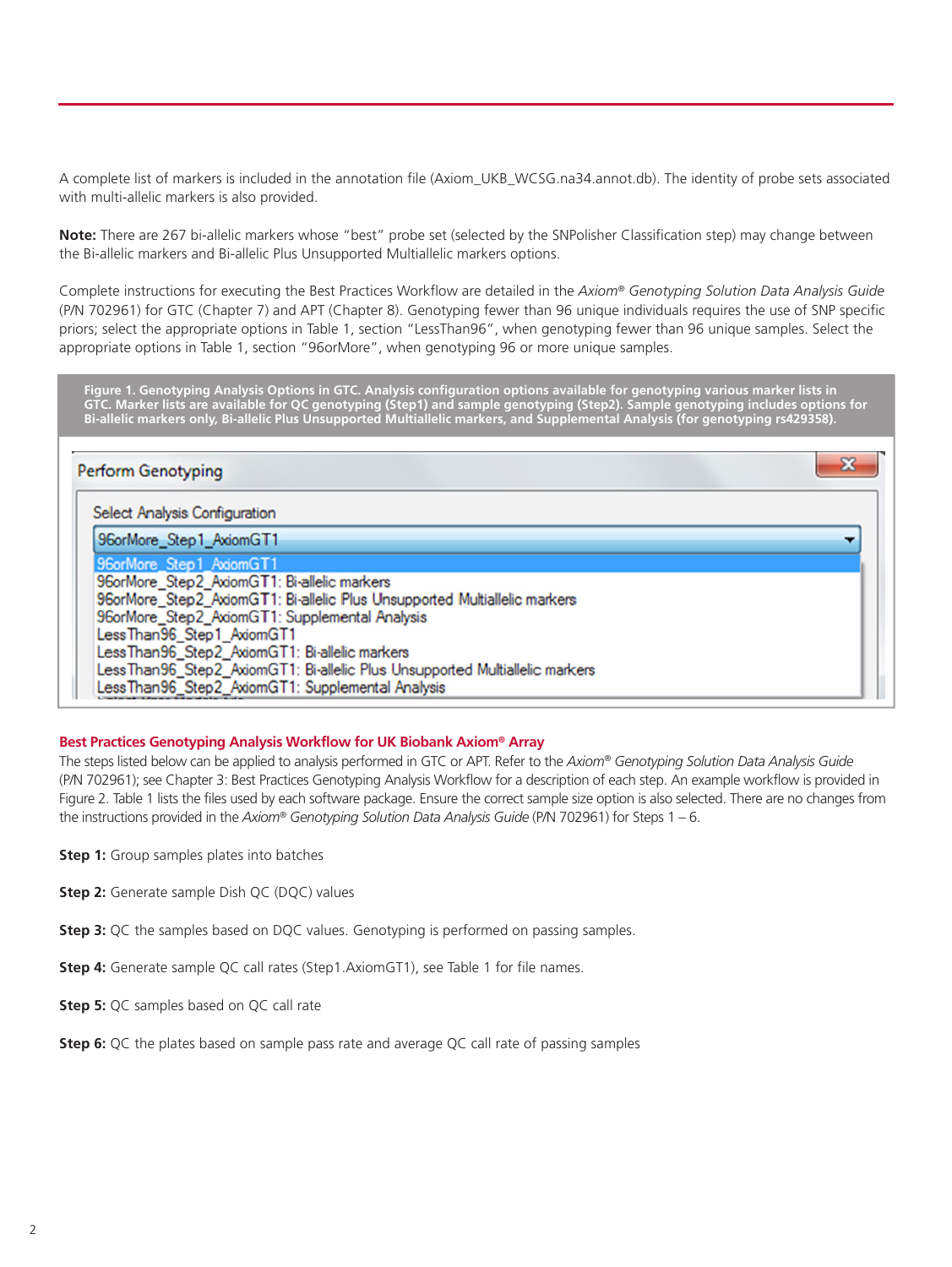**Step 7:** Genotype passing samples and plates.

A marker list must be selected to perform sample genotyping. It is recommended to select the "Bi-allelic markers" list unless you have developed advanced algorithms to handle the multi-allelic markers in the "Bi-allelic Plus Unsupported Multiallelic markers" list. Select one of the following two marker list options; see Table 1 for file names:

**A.** Bi-allelic markers (recommended) **B.** Bi-allelic Plus Unsupported Multiallelic markers (requires user developed advanced algorithm)

The genotype output includes all markers in the selected option, except ApoE SNP rs429358. To genotype this SNP, select the appropriate Supplemental Analysis file, Table 1. The genotype output from Supplemental Analysis includes only ApoE SNP rs429358.

Manually append the output files from Supplemental Analysis to the corresponding output files from the selected marker list (Bi-allelic markers or Bi-Allelic Plus Unsupported Multiallelic markers) to produce genotypes for all selected markers. This must be done for each of the following output files: AxiomGT1.calls.txt, AxiomGT1.confidences.txt, AxiomGT1.snp-posteriors.txt, and AxiomGT1.summary.txt. To append the files, remove the header lines (those that begin with "#") from the appropriate output file produced by the Supplemental Analysis step. After header removal, append the file to the file with same name produced by the Step 7 genotyping (Bi-allelic markers or Bi-allelic Plus Unsupported Multiallelic markers).

**Step 8:** Execute SNP QC on the appended output file including all markers. Refer to the *Axiom® Genotyping Solution Data Analysis Guide* (P/N 702961) for details on SNP QC when genotyping in GTC (Chapter 7) and APT (Chapter 8).

**Figure 2 Example analysis workflow for UK Biobank Axiom® Array. Boxes enclose GTC and APT genotyping steps (file names required for each Best Practices Workflow step are detailed in Table 1), circles enclose output genotypes, and curved arrows indicate output files to be appended before executing SNP QC.**